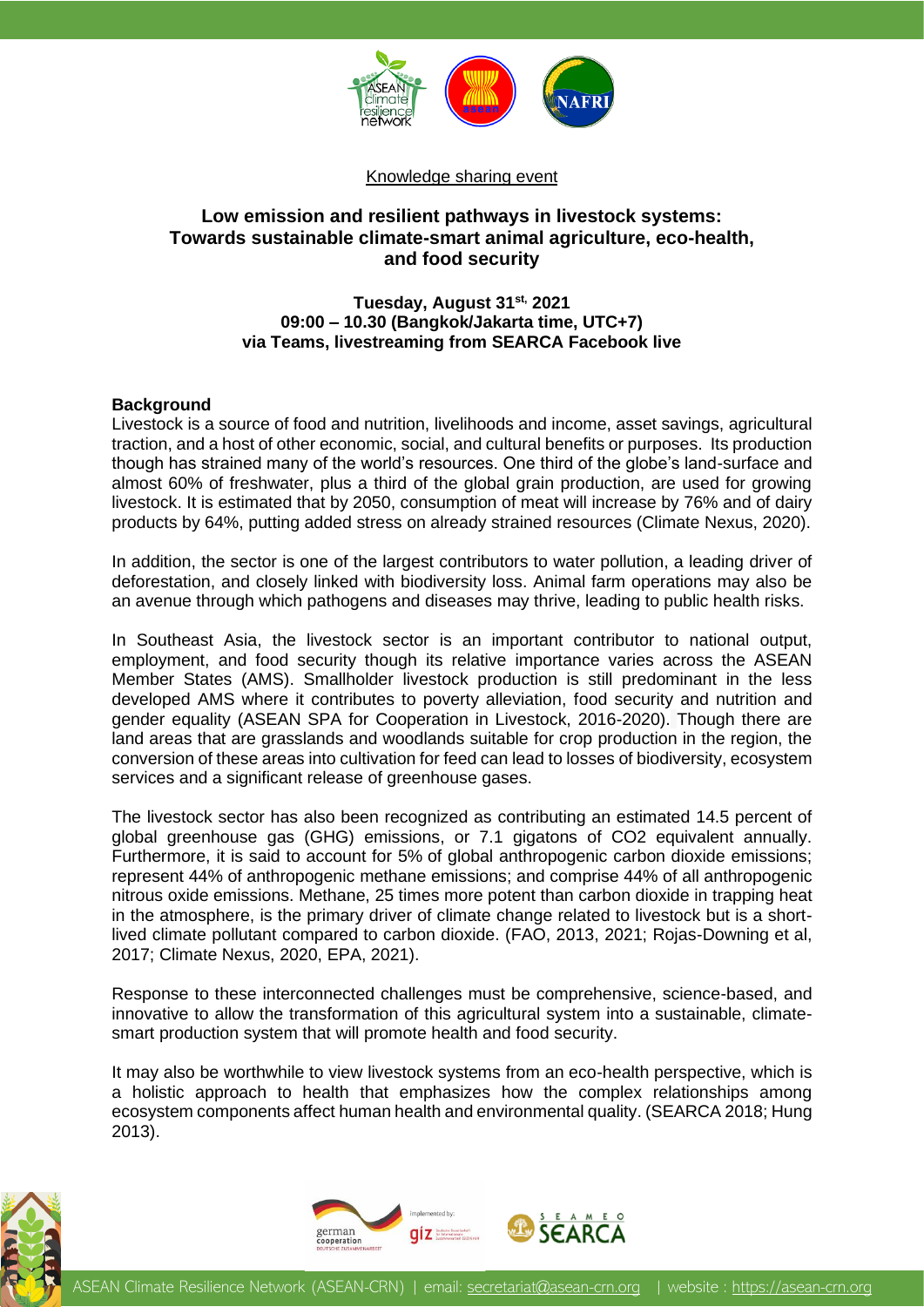

ASEAN Member States (AMS) have been increasingly responsive to how climate change is impacting agriculture throughout the region including the livestock sector. Livestock is a rapidly growing sector and has become an important source of income and food but is vulnerable to the impacts of climate change as well. The ASEAN Comprehensive Recovery Framework (ACRF) and its associated Implementation Plan recognize the role of climatesmart agriculture, food security, and climate change mitigation and adaptation for promoting a sustainable response to the challenges posed by the COVID-19 pandemic. It articulates ASEAN response through the different stages of recovery, by focusing on key sectors and segments of society that are most affected by the pandemic, setting broad strategies, and identifying measures for recovery in line with sectoral and regional priorities (ACRF, 2020).

The ASEAN Climate Resilience Network (ASEAN-CRN) is a platform for regional exchange, particularly for sharing information, experiences, and expertise on climate smart agriculture (CSA). Since its establishment in 2014, the ASEAN-CRN has successfully and vigorously launched activities that aimed to ensure adaptation of the agriculture sector to climate change and optimize its mitigation potential. In 2021, it is hosting a series of virtual events on different aspects of climate-smart land use and its role in Green Recovery from the COVID-19 pandemic. The

The ASEAN-CRN is being supported by the [Climate Smart Land Use in ASEAN \(CSLU\)](https://asean-crn.org/wp-content/uploads/2019/09/2019-09-06_Brochure_GIZ-CSLU-ASEAN_DD.pdf) project. The CSLU project, funded by the German Federal Ministry for Economic Cooperation and Development (BMZ) and implemented by GIZ, aims to strengthen cooperation within and between AMS for promoting climate-smart land use in the ASEAN region. For the event series is collaborating with the Southeast Asian Regional Center for Graduate Study and Research in Agriculture (SEARCA).

## **Objectives**

Forum/Workshop objectives:

- Increase awareness and understanding of the interconnections among climate change, livestock production, eco-health, and food security
- Promote knowledge exchange of ASEAN Member States (AMS) on experiences in implementing policies and practices towards sustainable livestock production and management
- Identify options how the insights generated can inform regional and national policies and programs.

#### **Target Participants**

The event is open to the public, but it is specifically targeted at ASEAN-CRN members, National focal points from different ASEAN working groups (especially ATWGARD, ASWGL, ASWGC, AWGCC, AWGNCB), development agencies, FAO, and research institutions.